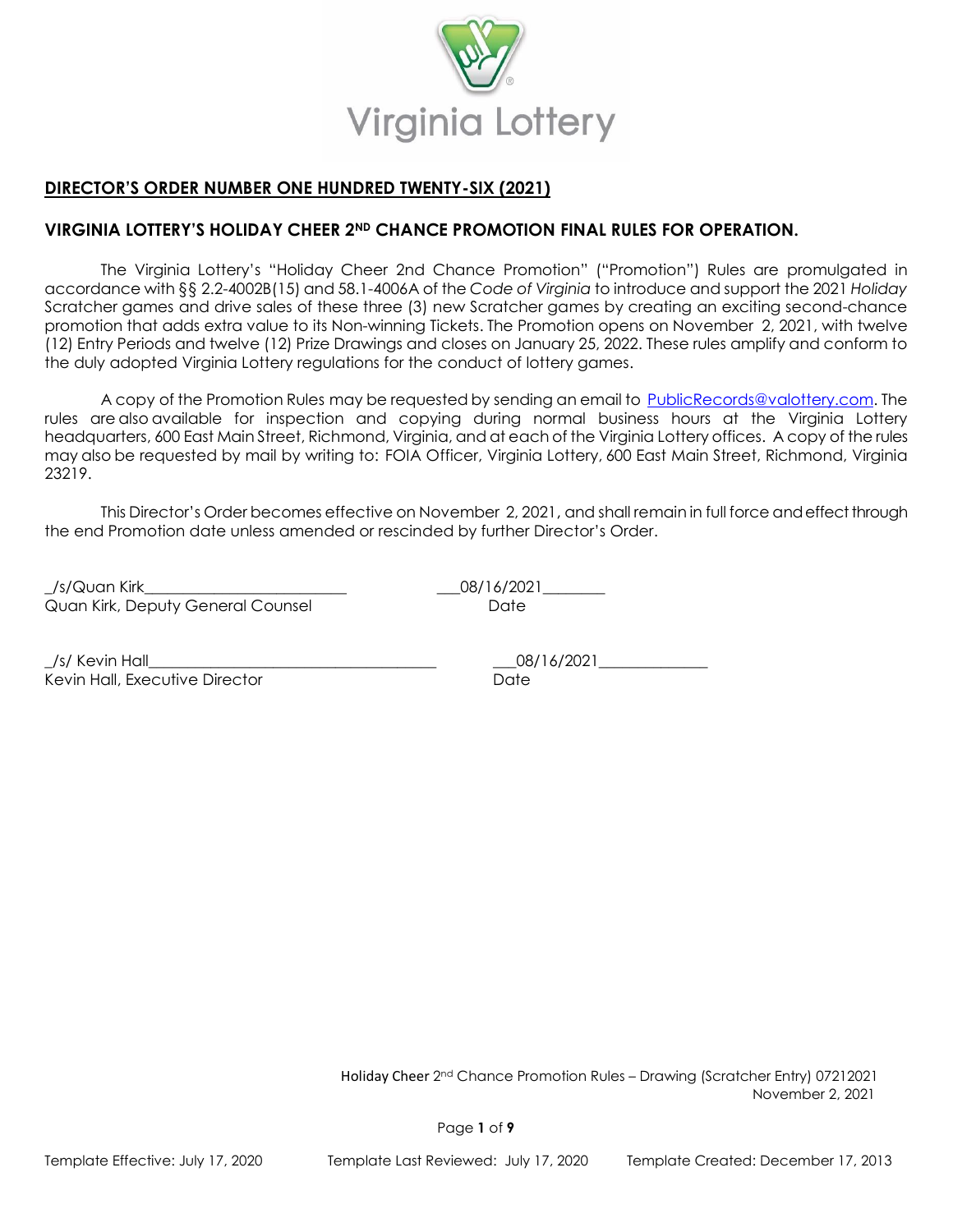

### **VIRGINIA LOTTERY'S HOLIDAY CHEER 2ND CHANCE PROMOTION OFFICIAL RULES**

- **A. PURPOSE:** A Promotion will be conducted to introduce the 2021 *Holiday* Scratcher games and drive sales of these three (3) new Scratcher games by creating an exciting second-chance promotion that adds extra value to its Non-winning Tickets. With this Promotion, twelve (12) Prize Drawings will be conducted to award Cash Prizes.
- **B. PROMOTION PERIOD:** This Promotion will begin November 2, 2021, and will end January 25, 2022 ("Promotion Period") with the Final Prize Drawing.
- **C. DEFINITIONS** (for purposes of this Promotion)**:**

"Cash Prize" means a monetary Prize.

"Claimant" means a verified Entrant, Participant, or Player who presents an Entry Form that he/she presumes to be a Winning Entry.

"Director" means the Executive Director of the Virginia Lottery as established in Chapter 40 of Title 58.1 (§58.1- 4000 *et seq.*) of the *Code of Virginia* or any other employee(s) to whom the Executive Director's authority is lawfully delegated.

"Drawing" means a formal process of randomly selecting winning Entries in accordance with the Promotion Rules.

"Entrant," "Participant," or "Player" means a Person who is at least eighteen (18) years of age, who makes a qualifying purchase or otherwise validly enters this Promotion in accordance with these Promotion Rules in the hope of winning a Prize.

"Entry" means a method by which a Player enters a Prize Drawing for this Promotion.

"Entry Periods" means the time frames during which Non-winning Ticket Entries for this Promotion will be accepted.

"Lottery" means the Virginia Lottery.

"Lottery Board" means the group of seven (7) people, appointed by the Governor of Virginia, with the power to adopt regulations governing the establishment and operation of the Virginia Lottery and to perform other functions that are set out in the *Code of Virginia.*

"Lottery Retailer," "Lottery Sales Retailer," or "Retailer" means a business or person licensed by the Virginia Lottery to sell and dispense Virginia Lottery Products.

"Non-winning" or "Non-winning Scratcher" means a Scratcher, purchased at a licensed Virginia Lottery retailer location or directly from the Virginia Lottery, that does not contain a winning Prize combination.

 Holiday Cheer 2 nd Chance Promotion Rules – Drawing (Scratcher Entry) 07212021 November 2, 2021

Page **2** of **9**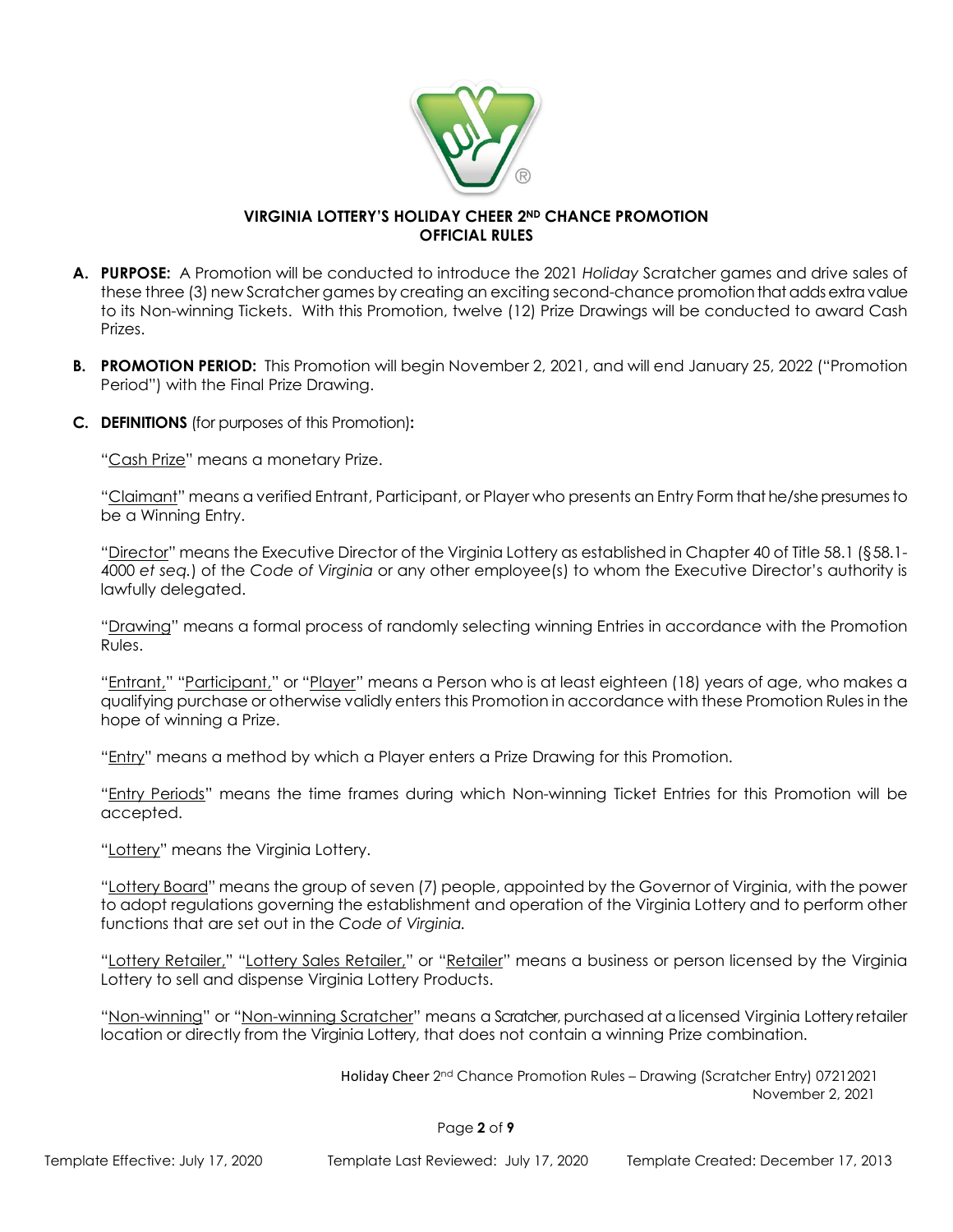"Person" means a natural person and may not extend to or be applied to a corporation, company, partnership, association or other entity or when referring to a Lottery retailer, the term as defined in §58.1-4009 of the Code of Virginia.

"Prize" or "Prizes" means the winnings as defined in **Section I** ("Prize Description").

"Prizewinner" means a verified Person who is entitled, via Entry verification, to receive a Prize under the rules of a Promotion.

"Promotion" means the "added value" offer to consumers named in the title at the top of Page 1 of these Rules.

"Promotion Rules" or "Rules" means these rules.

"Scratcher" or "Ticket" means a ticket with a coating over the Play Areas that, when scratched off, reveals instant game play results.

"Scratch Game" means a game, played via Scratcher, that contains the appropriate Play Areas, Legend(s), Barcodes and other codes that, when played, reveals or informs a Player immediately whether he/she has won a Prize as specified in the Game Rules.

"Self-Service Vending Machine" or "Vending Machine" means an interactive device by which a Player may select a game, purchase a Ticket, and/or receive a Promotion Entry Form, without the help of a clerk at a Virginia Lottery Retailer or an employee at a Virginia Lottery office or other approved location.

"Winning Entry" means an eligible Promotion Entry, drawn during the established Drawing(s), that has passed all Lottery validation and security requirements and processes.

### **D. ELIGIBILITY:**

- 1. This Promotion is open to Players eighteen (18) years of age or older. A Player will be required to provide proof of his/her date of birth.
- 2. No officer, employee or Board member of the Lottery, or any officer or employee or board member of any vendor to the Lottery of computer-generated or scratch game goods or services working directly on a contract with the Lottery for such goods or services, or any person residing in the same household of any such board member, officer or employee, or any person under the age of eighteen (18) years, shall be eligible to participate in this Promotion. The Lottery will not award a Prize on any Ticket or resulting from any Entry submitted by, for, or gifted to or transferred to anyone referenced in this **Section D**, or to the transferee of such Person.
- **E. PROMOTION ENTRY:** To participate, a Player must submit a Non-winning Scratcher Ticket from any of the three (3) Virginia Lottery 2021 *Holiday* Scratcher games *(Holly Dough!, Holiday Cheer and Winter Winnings –* see game info in **Section F** below) via the Internet.

All Non-winning Tickets submitted according to **Section G** ("Internet Entries") **and** received during the designated Promotion Entry Periods as specified in **Section H** ("Entry Deadlines") will be included in the applicable Prize Drawing(s) for this Promotion.

Non-winning Tickets received for this Promotion will be eligible for *only one (1)* of the twelve (12) Prize Drawings based upon the established Entry Periods as specified in **Section H** ("Entry Deadlines").

 Holiday Cheer 2 nd Chance Promotion Rules – Drawing (Scratcher Entry) 07212021 November 2, 2021

Page **3** of **9**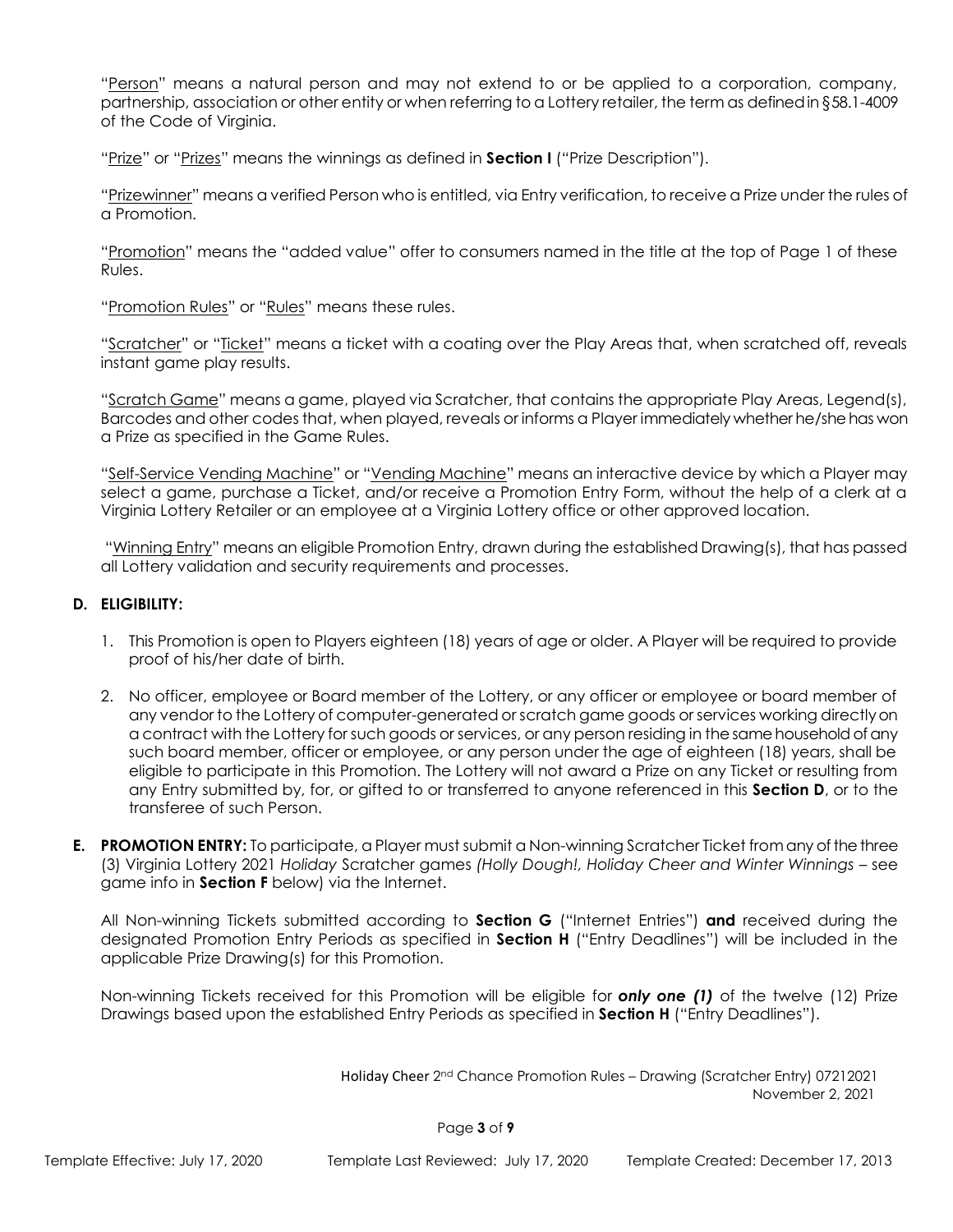A Player may enter the Promotion more than once as long as each Entry is based upon a different eligible Non-winning *Holiday* Scratcher Ticket and the total number of Scratcher Entries does not exceed the twentyfive (25) daily maximum.

All valid Scratcher Tickets will receive a number of Promotion Entries equal to the corresponding price point of their *Holiday* Scratcher Entry. Example: a \$5 *Winter Winnings* Holiday Scratcher would each generate five (5) Promotion Entries.

The Lottery, at its sole discretion, reserves the right to add or remove eligible Scratchers to/from this Promotion. The Lottery also reserves the right to award Players with Entries into this Promotion as Prizes in other authorized Promotions being offered concurrently.

### **F. ENTRY REQUIREMENTS:**

- 1. Non-winning Tickets from the following three (3) 2021 *Holiday* Scratcher games will be accepted as valid Entries for this Promotion:
	- \$1 *Holly Dough* (Game #2114) \$2 – *Holiday Cheer*(Game #2115)
	- \$5 *Winter Winnings* (Game #2120)
- 2. Each eligible *Holiday* Scratcher used for Entry into this Promotion must have been issued by the Lottery in an authorized manner during the Entry Periods referenced in **Section H** ("Entry Deadlines").
- 3. A Player may submit, to this Promotion, a maximum of twenty-five (25) Non-winning Scratchers per day over the course of the Promotion. This requirement does not limit a Player from entering eligible Nonwinning Scratchers into other Lottery Promotions being offered simultaneously.
- 4. A Player will be eligible to win **one (1) Prize per Prize Drawing**. Refer to **Section E** ("Promotion Entry").
- 5. The Lottery will not be responsible for Non-winning Tickets submitted incorrectly or received outside of the established Entry Deadlines for the Prize Drawings as specified in **Section H** ("Entry Deadlines"). Such Ticket Entries shall be deemed invalid.
- 6. Only Non-winning Tickets that are submitted in the manner described in **Section G** ("Internet Entries") of these Promotion Rules during the designated Entry Periods will be eligible for Entry in this Promotion. Mailed Tickets and Hand-Delivered Tickets and Tickets submitted via any other methods not specified in these Promotion Rules will not be accepted as an Entry for this Promotion and will be deemed invalid.
- 7. Each Entry submitted for this Promotion must contain the Entrant's current and valid information in order to be eligible to win a Prize with this Promotion. The Lottery will not change or update information for an Entry that has already been submitted. This includes address and telephone number updates. The Lottery will not be responsible for Ticket numbers that are transposed or for additional Entry information that is entered incorrectly or is missing.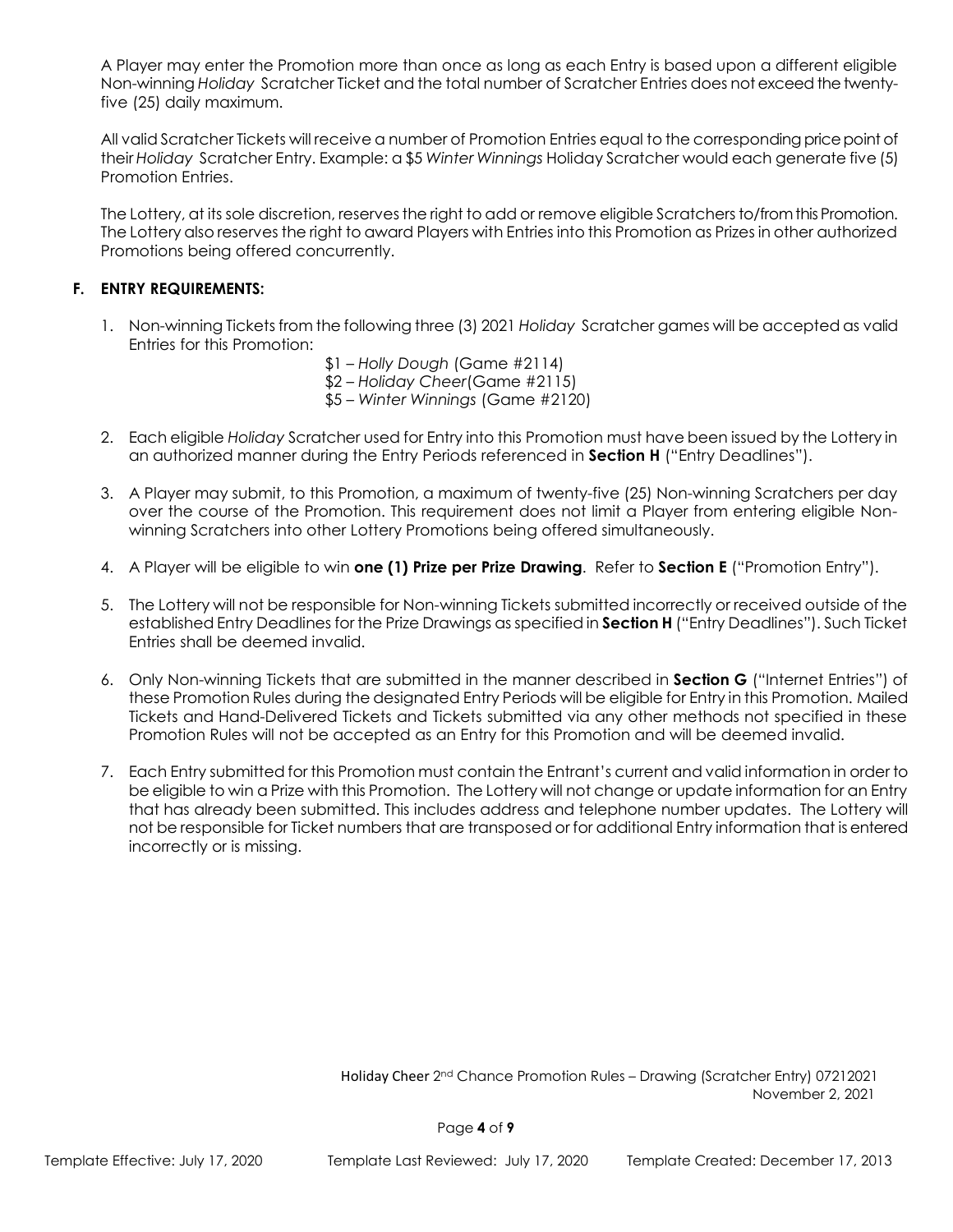8. A Prizewinner's *Winner Notification Letter* will be mailed to the address registered with the Winner's player account at the time of their Entry submission. Any Prizewinner whose *Winner Notification Letter* is returned undeliverable due to incorrect and/or incomplete address information, expired forwarding address notifications and/or delivery delays due to mail forwarding notifications, and the Prizewinner failed to notify the Lottery before the claim deadline date regarding the incorrect address, will forfeit his/her opportunity to win a Prize. Neither the Lottery nor its designee will be required to attempt delivery of a *Winner Notification Letter* more than once unless the Prizewiner notifies the Lottery **before the claim deadline date** regarding the incorrect address. If the Lottery is notified psrior to the claim deadline date, the Lottery will email the required form(s) sto the Prizewinner.

### **G. INTERNET ENTRIES:**

1. To enter via the Internet, a Player must go to the Lottery's website at [www.valottery.com/cheer](http://www.valottery.com/cheer) and successfully complete registration\* or login.

\**Registration will require entry of a Player's correct full name [consisting of his/her first name and last name (no initials), date of birth, street address, city, state, ZIP code, last four (4) digits of their Social Security number and telephone number.*

- 2. As part of the Lottery's registration process for this Promotion, third-party identity authentication will confirm that the Player is eighteen (18) years of age or older. If a Player's identity cannot be confirmed, additional steps for manual confirmation of identity will be provided.
- 3. Players must correctly enter **BOTH** the Promotion Entry Number found on the back of each eligible Scratcher, and 2nd Chance Web Code, found on the front of each eligible Scratcher.
- 4. Once entered via the Internet, Players **do not** need to retain their Scratcher(s). Scratchers submitted as Promotion Entries via the Internet **will not** be required in order to claim a Prize in this Promotion.

| <b>Drawing</b> | <b>Entry Periods</b>                                                         |
|----------------|------------------------------------------------------------------------------|
|                | November 2, 2021 (midnight, ET), through November 7, 2021 (11:59:59 PM ET)   |
| $\overline{2}$ | November 8, 2021 (midnight, ET), through November 14, 2021 (11:59:59 PM ET)  |
| 3              | November 15, 2021 (midnight, ET), through November 21, 2021 (11:59:59 PM ET) |
| $\overline{4}$ | November 22, 2021 (midnight, ET), through November 28, 2021 (11:59:59 PM ET) |
| 5              | November 29, 2021 (midnight, ET), through December 5, 2021 (11:59:59 PM ET)  |
| 6              | December 6, 2021 (midnight, ET), through December 12, 2021 (11:59:59 PM ET)  |
|                | December 13, 2021 (midnight, ET), through December 19, 2021 (11:59:59 PM ET) |

#### **H. ENTRY DEADLINES:**

 Holiday Cheer 2 nd Chance Promotion Rules – Drawing (Scratcher Entry) 07212021 November 2, 2021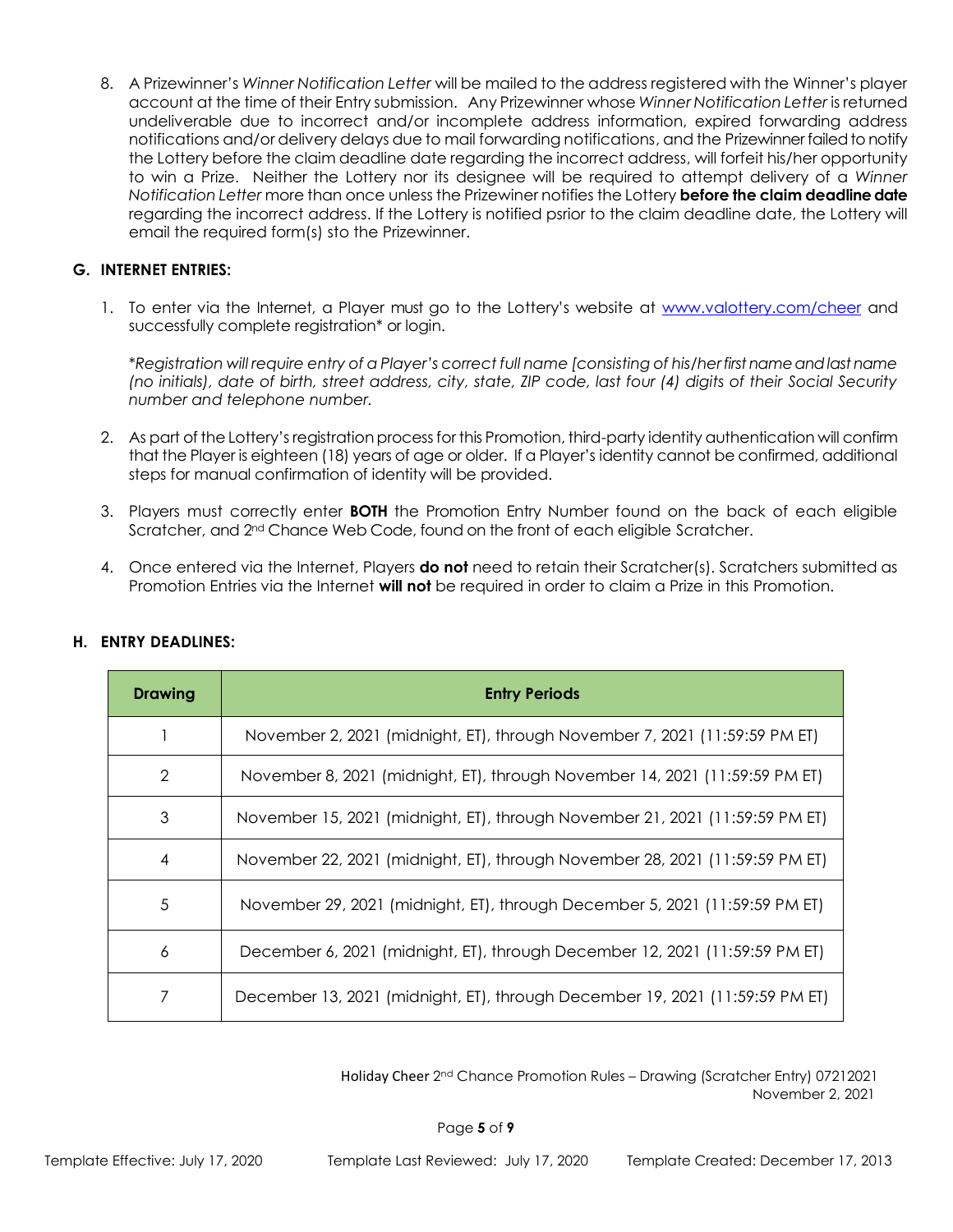| 8  | December 20, 2021 (midnight, ET), through December 26, 2021 (11:59:59 PM ET) |
|----|------------------------------------------------------------------------------|
| 9  | December 27, 2021 (midnight, ET), through January 2, 2022 (11:59:59 PM ET)   |
| 10 | January 3, 2022 (midnight, ET), through January 9, 2022 (11:59:59 PM ET)     |
| 11 | January 10, 2022 (midnight, ET), through January 16, 2022 (11:59:59 PM ET)   |
| 12 | January 17, 2022 (midnight, ET), through January 23, 2022 (11:59:59 PM ET)   |

**I. PRIZE DESCRIPTION:** The following Prizes will be awarded as part of this Promotion:

| <b>Drawing</b>           | Prize | # of Prizewinners |
|--------------------------|-------|-------------------|
| 1                        | \$100 | 157               |
| $\sqrt{2}$               | \$100 | 157               |
| $\mathfrak{S}$           | \$100 | 157               |
| $\overline{\mathcal{A}}$ | \$100 | 157               |
| 5                        | \$100 | 157               |
| $\boldsymbol{6}$         | \$100 | 157               |
| $\overline{7}$           | \$100 | 157               |
| $\,8\,$                  | \$100 | 157               |
| $\mathcal{P}$            | \$100 | 157               |
| $10\,$                   | \$100 | 157               |
| 11                       | \$100 | 157               |
| 12                       | \$100 | 157               |

**J. PROMOTION DRAWINGS:** The following are the twelve (12) established Drawing dates for this Lottery Promotion:

| Drawing # | Date              |
|-----------|-------------------|
|           | November 9, 2021  |
|           | November 16, 2021 |

 Holiday Cheer 2 nd Chance Promotion Rules – Drawing (Scratcher Entry) 07212021 November 2, 2021

Page **6** of **9**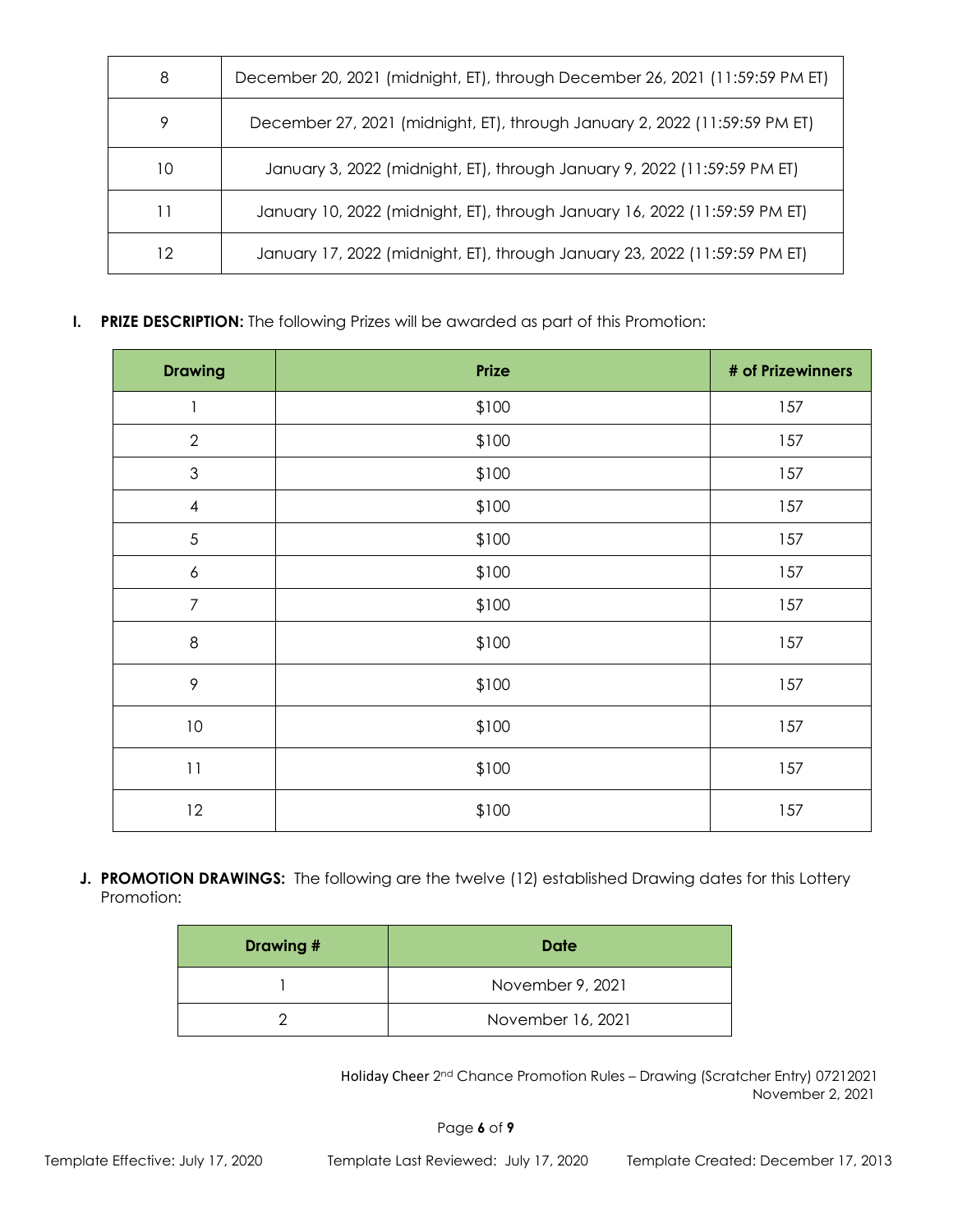| 3  | November 23, 2021 |
|----|-------------------|
| 4  | November 30, 2021 |
| 5  | December 7, 2021  |
| 6  | December 14, 2021 |
|    | December 21, 2021 |
| 8  | December 28, 2021 |
| 9  | January 4, 2022   |
| 10 | January 11, 2022  |
| 11 | January 18, 2022  |
| 12 | January 25, 2022  |

Drawings will be conducted from all eligible Entries submitted via the established Entry method and by the established Entry deadline date. The following is an overview of how the Entries will be randomly selected for this Promotion.

- 1. After the established Entry deadline date, but prior to the Drawing, all eligible Entries submitted for that Drawing will be accounted for and the information loaded into a randomizer program.
- 2. Representatives from the Lottery's Audit and Security, Information Technology Services, and Marketing Departments will oversee the use of the randomizer program to select the Winning Entries for this Promotion.
- 3. Prizewinners will be randomly selected. The order in which the Winning Entries are drawn shall be recorded by Lottery officials. The Lottery's decision shall be final and controlling.
- 4. Immediately after the Prizewinners are selected, ten (10) alternate Entries will also be selected using the same randomizer program. All alternate Prizewinners will be recorded in the order in which they were selected and will be used at the Lottery's discretion should any Prizewinner be determined ineligible.
- 5. After the Drawing is completed, representatives of the Lottery's Audit and Security, Information Technology Services, and Marketing departments will confirm that the Entries selected in the Drawing are valid.
- 6. In the event that a selected Entry is deemed invalid (see **Section F** "Entry Requirements"), the first alternate with a valid Entry will be selected as a Prizewinner. This process shall continue until all valid Winning Entries have been selected for the particular Drawing.

# **K. PRIZEWINNER PROCEDURES:**

Each Prizewinner selected in association with this Promotion will be notified in writing by the Lottery via the United States Postal Service (USPS). The Lottery will also email sthe Prizewinner notifying him/her regarding the mailed claim packaged. All Prizewinners will receive a *Winner Claim Form* and an *Affidavit of Eligibility Form* that must be Notarized. The Prizewinners will be required to complete and return both forms by the deadline stated in their *Winner Notification Letter*. Any Prizewinner who fails to fully complete and return both required forms included with his/her *Winner Notification Letter* by the date noted in their *Winner Notification Letter*, will forfeit his/her Prize.

 Holiday Cheer 2 nd Chance Promotion Rules – Drawing (Scratcher Entry) 07212021 November 2, 2021

Page **7** of **9**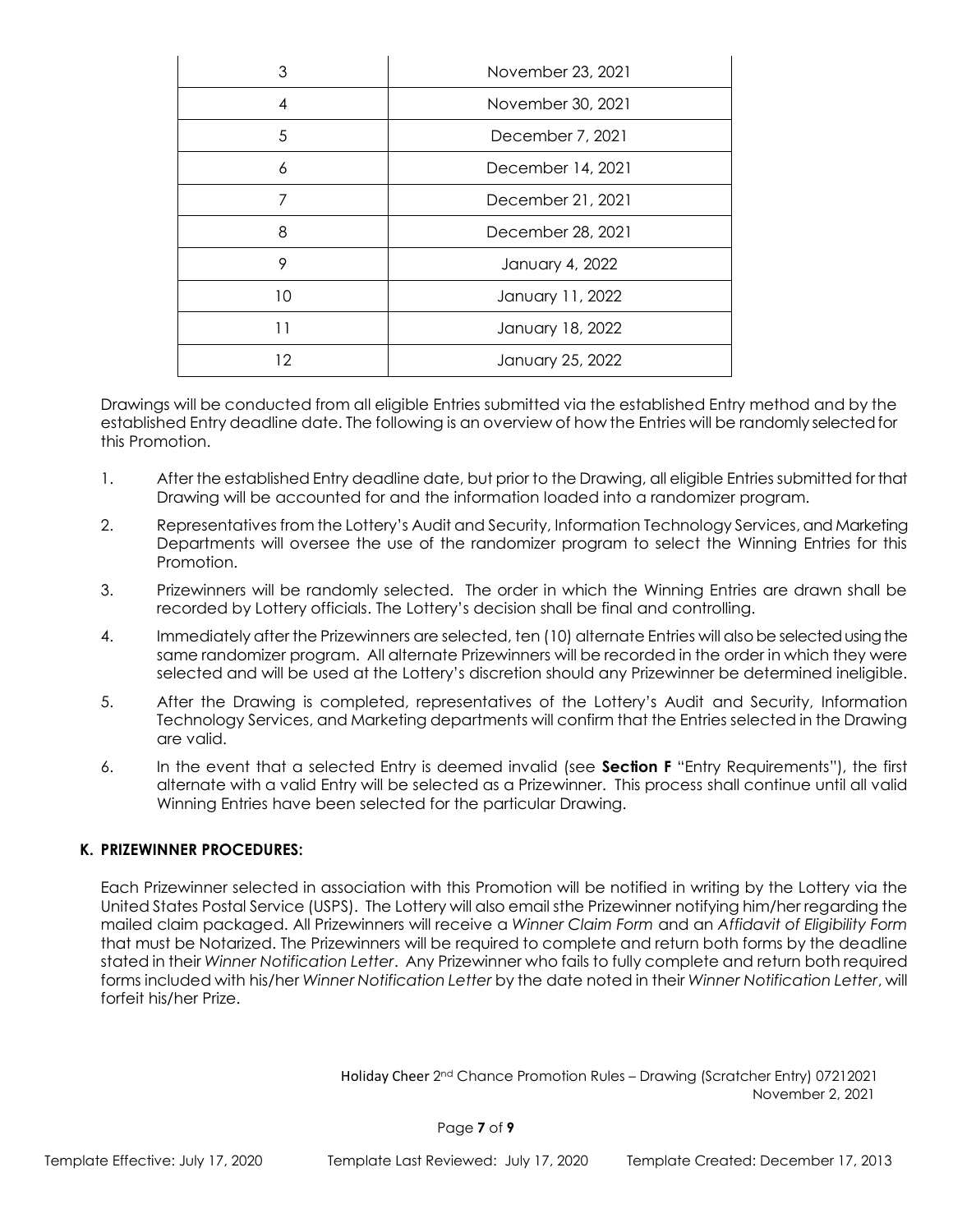#### **L. PRIZEWINNER VERIFICATION:**

- 1. Methods used by the Lottery to establish and confirm a Prizewinner's identity include, but are not limited to:
	- viewing and/or copying the Prizewinner's valid government-issued photo identification;
	- viewing and/or copying proof of taxpayer identification number (e.g. Social Security number);
	- asking identity-verifying questions in the absence of the aforementioned document proof; and/or
	- viewing and/or retaining the information provided on a Lottery *Winner Claim Form*.
- 2. **In all cases involving a Promotion Cash Prize \$100 and greater**, the Lottery must be provided with the Prizewinner's valid government-issued photo identification and taxpayer identification number (e.g. Social Security number). Payment will be delayed until such a number is provided and the Prizewinner shall not be entitled to interest on the Prize funds attributable to such delay.

#### **M. PRIZE AWARD/PAYMENT**

- 1. Any Cash Prize **greater than \$100** is subject to any set-off for delinquent debts, the Lottery shall withhold any monies due under the Commonwealth's Set-Off Debt Collection Act if the agency has registered such debt with the Virginia Department of Taxation and timely notice of the debt has been furnished by the Virginia Department of Taxation to the Lottery.
- 2. Lottery Prizes awarded during this Promotion are not transferable or assignable. A Person shall not enter the Promotion on behalf of another Person. Such Entries shall be deemed invalid.
- 3. Each Prizewinner **greater than \$600** is legally required to include the value of their Prize, as well as any taxes paid by the Lottery on his/her behalf, in his/her taxable income for tax reporting purposes. As a result of accepting a Prize, and taking into account a Prizewinner's total taxable income for the year in which the Prize is accepted, a Prizewinner may fall into a higher tax bracket for his/her federal and state tax liabilities for the year in which the Prize is accepted.
- 4. A Prizewinner agrees to participate in a press conference and agrees to the use of his/her name and/or photo for publicity at the Lottery's discretion. Examples of publicity include, but are not limited to, news releases, Internet, news media and signs at Lottery Retailer locations. In addition, a Prizewinner agrees to participate in Lottery promotional efforts which may include his/her name, hometown, the amount of the Prize won, and the Promotion won, through "social media," which may include, but will not be limited to, YouTube®, Twitter®, Facebook®, Instagram® or similar efforts, without additional consent from or compensation to the Prizewinner.

#### **N. CANCELLATION POLICY:**

Canceled Drawing(s) or Prize Award(s): The Director may, in the Director's sole discretion, cancel Prize Drawings and/or the awarding of Prizes, on holidays, days of special importance or on days when conditions make conducting the Prize Drawings or awarding Prizes impractical or inappropriate, and may elect to conduct Prize Drawings and/or make-up Drawings and/or the awarding of Prizes at such times and dates, and pursuant to such methods, as the Director may determine, all with the Director's sole discretion. Neither the Lottery, the Director, nor any employee of the Lottery or member of the Lottery Board shall have any liability whatsoever for any such re-schedule/cancellation.